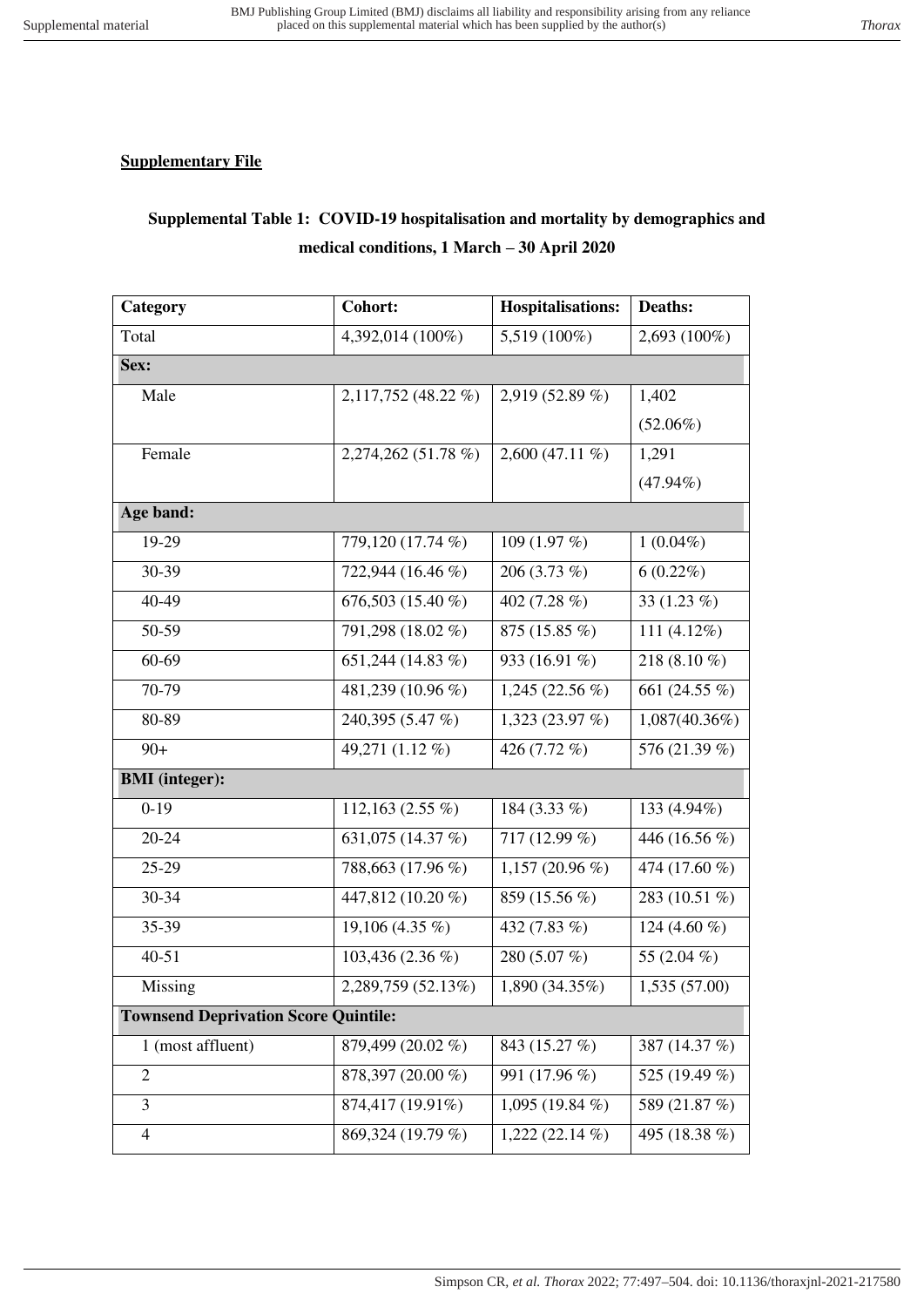| 5 (least affluent)              | 864,246 (19.68 %)   | 1,326 (24.03 %)        | 660 (24.51 %)              |
|---------------------------------|---------------------|------------------------|----------------------------|
| Missing                         | 26,221 (0.60%)      | 42 (0.76%)             | 37 (1.37%)                 |
| <b>Chronic Kidney Disease:</b>  |                     |                        |                            |
| No CKD                          | 4,248,993 (96.74 %) | 4,586 (83.09 %)        | 2,058                      |
|                                 |                     |                        | $(76.42\%)$                |
| CKD <sub>3</sub>                | 133,142 (3.03 %)    | 823 (14.91 %)          | 565 (20.98 %)              |
| CKD <sub>4</sub>                | 5,683 (0.13%)       | 53 (0.96 %)            | 45 $(1.67%)$               |
| CKD <sub>5</sub>                | 4,197 $(0.1\%)$     | 57 $(1.03\%)$          | $25(0.93\%)$               |
| Atrial Fibrillation             | 97,204(2.21%)       | 577 (10.45%)           | 375 (13.92%)               |
| Asthma                          | 503,416 (11.46%)    | 797 (14.44%)           | 209 (7.76%)                |
| <b>Blood</b> cancer             | 19,421 (0.44%)      | 105 (1.90%)            | 43 (1.60%)                 |
| Congestive Cardiac Failure      | 44,168(1.01%)       | 319 (5.78%)            | 184 (6.83%)                |
| Cerebral Palsy                  | $5,255(0.12\%)$     | 13 $(0.24\%)$          | $4(0.15\%)$                |
| Coronary heart disease          | 184,136 (4.19%)     | 846 (15.33%)           | 540 (20.05%)               |
| Liver cirrhosis                 | 21, 556 (0.49%)     | 77 (1.40%)             | 32 $(1.19%)$               |
| Congenital heart disease        | 34,020 (0.77%)      | 104 (1.88%)            | 49 (1.82%)                 |
| <b>COPD</b>                     | 122,428 (2.79%)     | 575 (10.42%)           | 341 (12.66%)               |
| Dementia                        | 37,181 (0.85%)      | 400 (7.25%)            | 749 (27.81%)               |
| Diabetes Type 1                 | 19,282 (0.44%)      | 49 (0.89%)             | 13 (0.48%)                 |
| Diabetes Type 2                 | 233,889 (5.33%)     | 1,059 (19.19%)         | 474 (17.6%)                |
| Epilepsy                        | 57,233 (1.30%)      | 142 (2.57%)            | $70(2.60\%)$               |
| Hip, wrist, spine, humerus      | 169,547 (3.86%)     | 557 (10.09%)           | $\overline{437} (16.23\%)$ |
| fracture                        |                     |                        |                            |
| Neurological conditions         | 16,456 (0.37%)      | 52 (0.94%)             | 24 (0.89%)                 |
| Parkinson's                     | $9,106(0.21\%)$     | 92(1.67%)              | 80(2.97%)                  |
| Pulmonary hypertension          | 8,298 (0.19%)       | 68 (1.23%)             | 45 $(1.67%)$               |
| Cystic fibrosis, bronchiectasis | 21,104 (0.48%)      | 103 (1.87%)            | 44 (1.63%)                 |
| or alveolitis.                  |                     |                        |                            |
| Peripheral vascular disease     | 40,279 (0.92%)      | 210 (3.81%)            | 126 (4.68%)                |
| SLE or rheumatoid arthritis     | 42,343 (0.96%)      | 143 (2.59%)            | 59 (2.19%)                 |
| Lung, oral cancer               | 10,212 (0.23%)      | 80 (1.45%)             | 44 (1.63%)                 |
| Severe mental illness           | 486,310 (11.07%)    | 902 (16.34%)           | 364 (13.52%))              |
| Sickle cell disease or          | 2,706(0.6%)         | $\overline{6}$ (0.11%) | $1(0.04\%)$                |
| combined immune deficiency      |                     |                        |                            |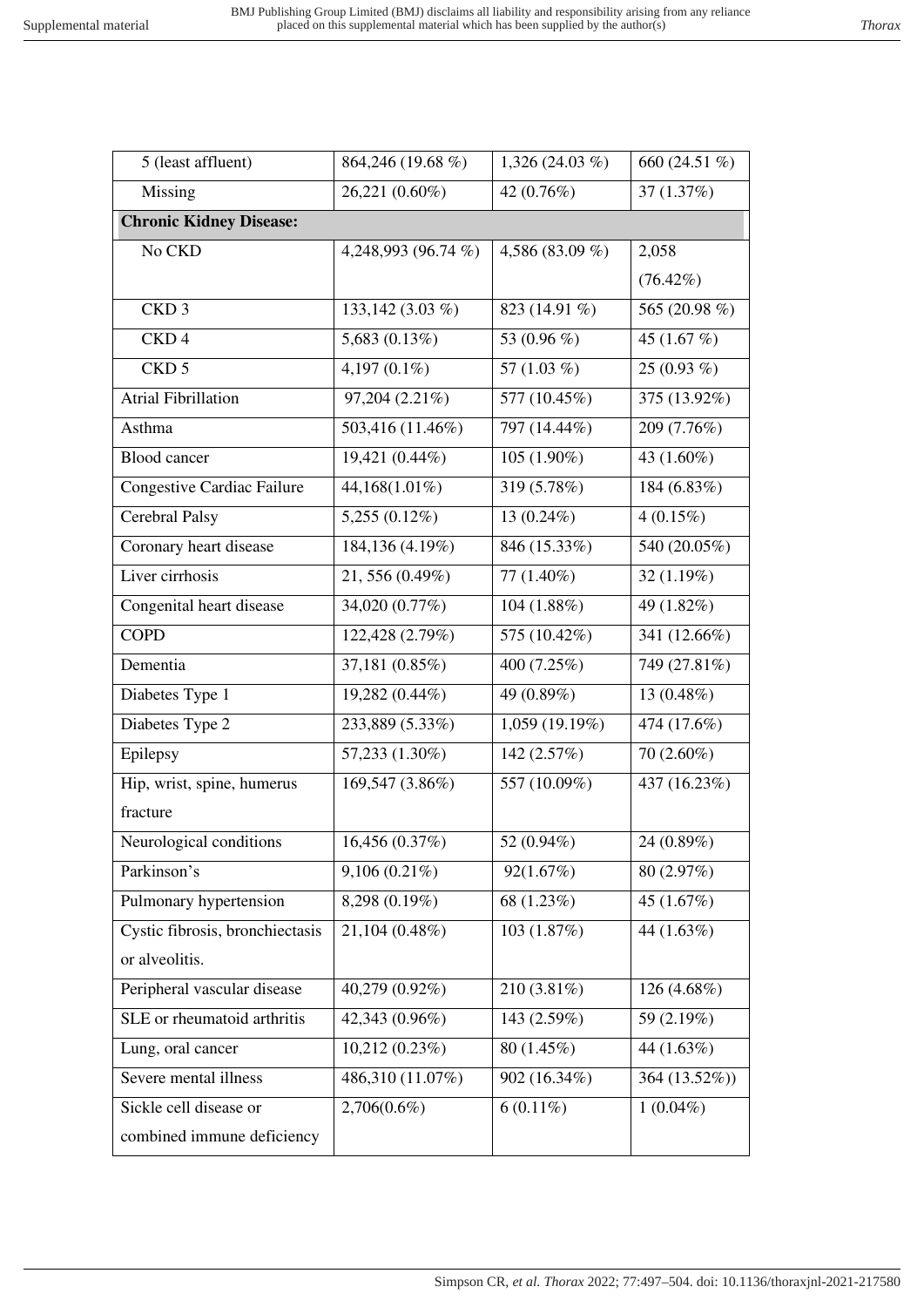| syndrome                    |                   |                |              |
|-----------------------------|-------------------|----------------|--------------|
| Stroke, transient ischaemic | $110,004(2.50\%)$ | 648 (11.74%)   | 452 (16.78%) |
| attack                      |                   |                |              |
| Venous thromboembolism      | 68,763 (1.57%)    | 332 $(6.02\%)$ | 181 (6.72%)  |

BMI - body mass index, COPD – chronic obstructive pulmonary disease, SLE - systemic lupus

erythematosus, motor neurone disease, multiple sclerosis, myaesthenia, or Huntingtons's chorea.

**Supplemental Table 2: Covid-19 hospitalisation and mortality by demographics and medical conditions, 1 May – 30 June 2020**

| Category: | Cohort:                | <b>Hospitalisations:</b> | Deaths:       |
|-----------|------------------------|--------------------------|---------------|
| Total     | 4,382,821              | 5,446                    | 1,300         |
| Sex:      |                        |                          |               |
| Male      | $2,113,159$ (48.21 %)  | 2,690 (49.39 %)          | 599 (46.08%)  |
| Female    | $2,269,662(51.79\%)$   | $2,756(50.61\%)$         | 701 (53.92%)  |
| Age band: |                        |                          |               |
| 19-29     | 778,219 (17.76 %)      | 149 (2.74 %)             | $0(0.00\%)$   |
| $30-39$   | 7222,60 (16.48 %)      | 260 (4.77 %)             | $1(0.08\%)$   |
| $40 - 49$ | $676,027$ $(15.42\% )$ | 473 (8.69 %)             | 17 $(1.31\%)$ |
| 50-59     | 790,64 (18.04 %)       | 977 (17.94 %)            | 38 (2.92 %)   |
| 60-69     | 650,315 $(14.84\%)$    | 971 (17.83 %)            | 94 (7.23 %)   |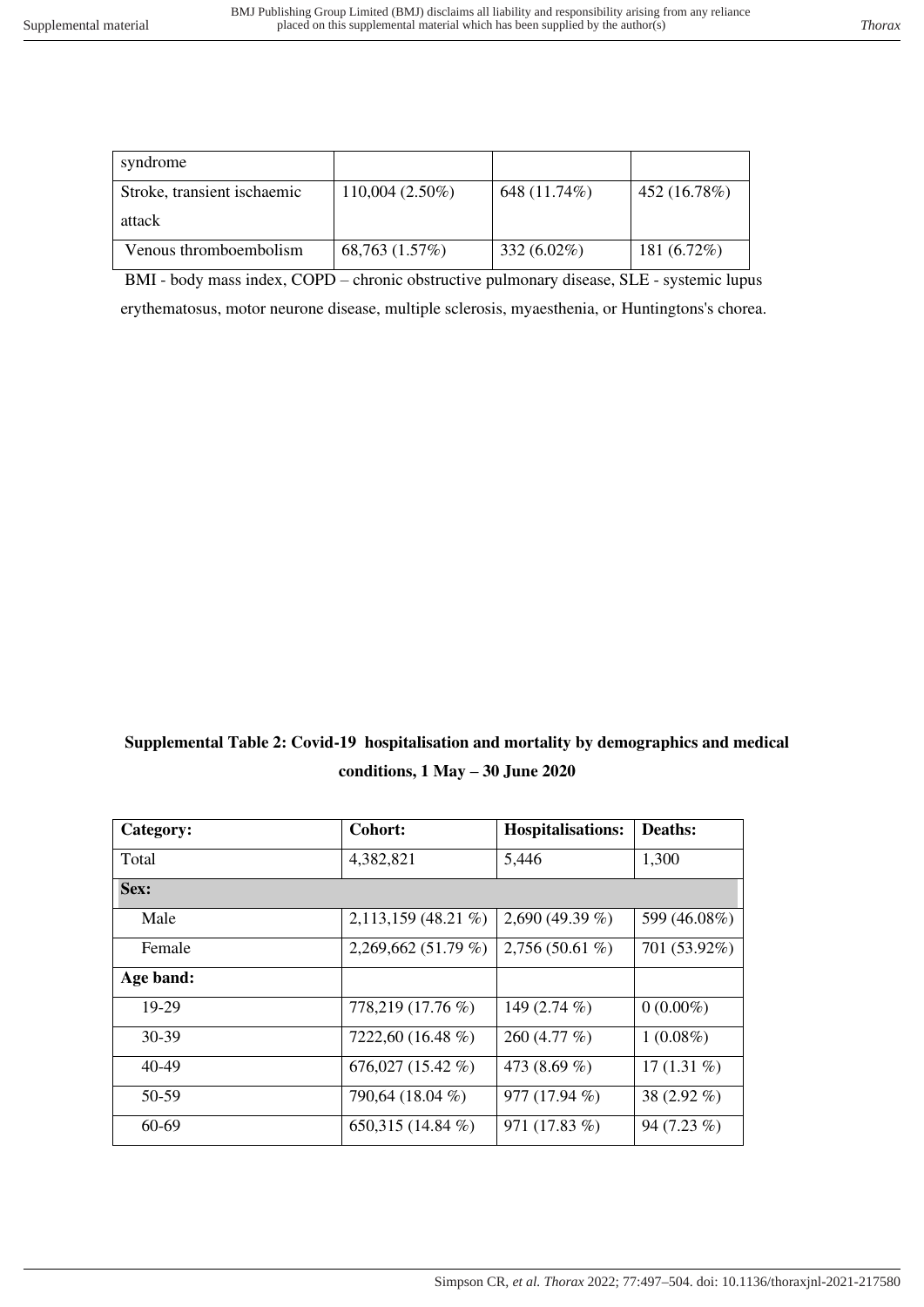| 70-79                                       | 479,512 (10.94 %)  | 1,095 (20.11 $%$ )           | 268 (20.62%)  |
|---------------------------------------------|--------------------|------------------------------|---------------|
| 80-89                                       | 237,794 (5.43 %)   | 1,156 $(21.23\%)$            | 519 (39.92%)  |
| $90+$                                       | 48,054 (1.10 %)    | 365 (6.70 %)                 | 363 (27.92%)  |
| <b>BMI</b> (integer):                       |                    |                              |               |
| $\overline{0} - 19$                         | 111,507 (2.54 %)   | 206 (3.78 %)                 | 99 (7.62 %)   |
| $20 - 24$                                   | 629,181 (14.36%)   | 722 (13.26 %)                | 224 (17.23%)  |
| 25-29                                       | 786,739 (17.95 %)  | 1,167 $(21.43\%)$            | 239 (18.38%)  |
| 30-34                                       | 446,822 (10.19 %)  | 873 (16.03 %)                | 149 (11.46%)  |
| 35-39                                       | 190,695 (4.35 %)   | 439 (8.06 %)                 | 52 (4.00 %)   |
| $40 - 51$                                   | 103,238 (2.36 %)   | 297 (5.45 %)                 | 28 $(2.15\%)$ |
| Missing                                     | 2,114,639 (48.25%) | 3,704 (68.01)                | 791 (60.85%)  |
| <b>Townsend Deprivation Score Quintile:</b> |                    |                              |               |
| 1 (most affluent)                           | 878,046 (20.03 %)  | 861 (15.81 %)                | 226 (17.38%)  |
| $\overline{2}$                              | 876,583 (20.00 %)  | 958 (17.59 %)                | 275 (21.15%)  |
| 3                                           | 872,528 (19.91%)   | 1,056 (19.39 %)              | 285 (21.92%)  |
| $\overline{4}$                              | 867,483 (19.79 %)  | 1,231 $(22.60\%$             | 241 (18.54%)  |
| 5 (least affluent)                          | 862,162 (19.67 %)  | $\overline{1,312}$ (24.09 %) | 256 (19.69%)  |
| Missing                                     | 26,019 (0.59%)     | 28 (0.51%)                   | $17(1.30\%)$  |
| <b>Chronic Kidney Disease:</b>              |                    |                              |               |
| No CKD                                      | 4,241,17 (96.78%)  | 4,563 (83.79%)               | 974 (74.92%)  |
| CKD <sub>3</sub>                            | 131,656 (3.00%)    | 780 (14.32%)                 | 293 (22.54%)  |
| CKD <sub>4</sub>                            | 5,561 (0.13%)      | 52 (0.95%)                   | 25 (1.92%)    |
| CKD <sub>5</sub>                            | 4,128 (0.09%)      | 51 (0.94%)                   | $8(0.62\%)$   |
| <b>Atrial Fibrillation</b>                  | 96,079 (2.19%)     | 562 (10.32%)                 | 230 (17.69%)  |
| Asthma                                      | 502,372 (11.46%)   | 867 (15.92%)                 | 121 (9.31%)   |
| <b>Blood</b> cancer                         | 19,241 (0.44%)     | 101 $(1.85%)$                | $25(1.92\%)$  |
| Congestive Cardiac Failure                  | 43,523 (0.99%)     | 309 (5.67%)                  | 121 (9.31%)   |
| Cerebral Palsy                              | 5,240 (0.12%)      | 13 (0.24%)                   | $0(0.00\%)$   |
| Coronary heart disease                      | 182,610 (4.17%)    | 834 (15.31%)                 | 291 (22.38%)  |
| Liver cirrhosis                             | 21,399 (0.49%)     | 84 (1.54%)                   | 29 (2.23%)    |
| Congenital heart disease                    | 33,861 (0.77%)     | 99 (1.82%)                   | $25(1.92\%)$  |
| <b>COPD</b>                                 |                    | 555 (10.19%)                 | 155 (11.92%)  |
|                                             | 121,353 (2.77%)    |                              |               |
| Dementia                                    | 35,575 (0.81%)     | 374 (6.87%)                  | 468 (36.00%)  |

Simpson CR*, et al. Thorax* 2022; 77:497–504. doi: 10.1136/thoraxjnl-2021-217580